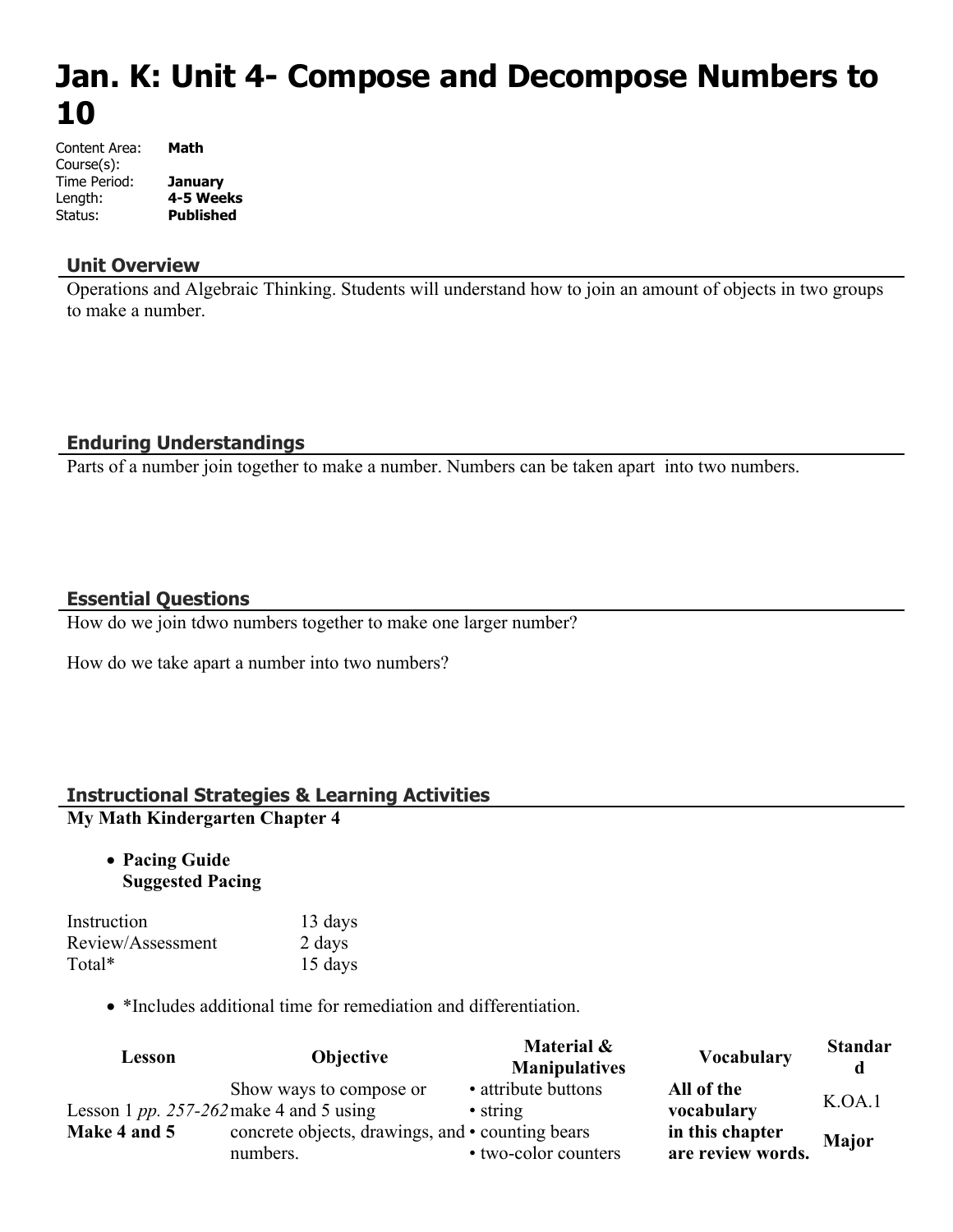#### **Cluster**

|                                                           |                                                                                                   |                                                                  | MP 1, 2,<br>3, 4, 6<br>K.OA.1<br>K.OA.3             |
|-----------------------------------------------------------|---------------------------------------------------------------------------------------------------|------------------------------------------------------------------|-----------------------------------------------------|
| Lesson 2 pp. 263-268 take apart 4 and 5                   | Show ways to decompose or<br>Take Apart 4 and 5 using concrete objects,<br>pictures, and numbers. | • connecting cubes<br>• counting bears                           | <b>Major</b><br><b>Cluster</b>                      |
|                                                           |                                                                                                   |                                                                  | MP 1, 2,<br>3, 5, 6<br>K.OA.1                       |
| Lesson 3 pp. 269-274 make 6 and 7 using<br>Make 6 and 7   | Show ways to compose or<br>concrete objects, drawings, and                                        | • counting bears<br>• construction paper<br>• two-color counters | <b>Major</b><br><b>Cluster</b>                      |
|                                                           | numbers.                                                                                          |                                                                  | MP 2, 5,<br>6, 7<br>K.OA.1<br>K.OA.3                |
| Lesson 4 pp. 275-284 take apart 6 and 7                   | Show ways to decompose or                                                                         | • construction paper<br>• counters                               | Major                                               |
|                                                           | Take Apart 6 and 7 using concrete objects,<br>pictures, and numbers.                              | • connecting cubes                                               | <b>Cluster</b>                                      |
|                                                           |                                                                                                   |                                                                  | MP 1, 2,<br>4, 5, 7, 8<br>K.OA.1                    |
| Lesson 5 pp. 285-286                                      |                                                                                                   | • connecting cubes<br>• attribute buttons                        | Major                                               |
| <b>Problem Solving</b><br><b>Strategy: Act It Out</b>     | Act it out to solve problems.                                                                     | · attribute blocks<br>• bears                                    | <b>Cluster</b>                                      |
|                                                           |                                                                                                   | • counters                                                       | MP 1, 2,<br>4, 5, 6                                 |
| <b>Check My Progress</b>                                  |                                                                                                   |                                                                  | K.OA.1                                              |
| Lesson 6 $pp. 289-294$ make 8 and 9 using<br>Make 8 and 9 | Show ways to compose or<br>concrete objects, drawings, and • color tiles                          | · attribute blocks<br>• yarn                                     | <b>Major</b><br><b>Cluster</b>                      |
|                                                           | numbers.                                                                                          | • two-color counters                                             | MP <sub>1</sub> , 2,<br>3, 5, 6<br>K.OA.1<br>K.OA.3 |
| Lesson 7 pp. 295-300 take apart 8 and 9                   | Show ways to decompose or<br>Take Apart 8 and 9 using concrete objects,                           | • connecting cubes<br>• color tiles                              | <b>Major</b><br><b>Cluster</b>                      |
|                                                           | pictures, and numbers.                                                                            |                                                                  | <b>MP</b> 1, 2,<br>5, 6<br>K.OA.1                   |
| Lesson 8 pp. 301-306<br>Make 10                           | Show ways to compose or<br>make 10 using                                                          | • attribute buttons<br>• string                                  | K.OA.4                                              |
|                                                           | concrete objects, drawings, and • two-color counters                                              |                                                                  | <b>Major</b>                                        |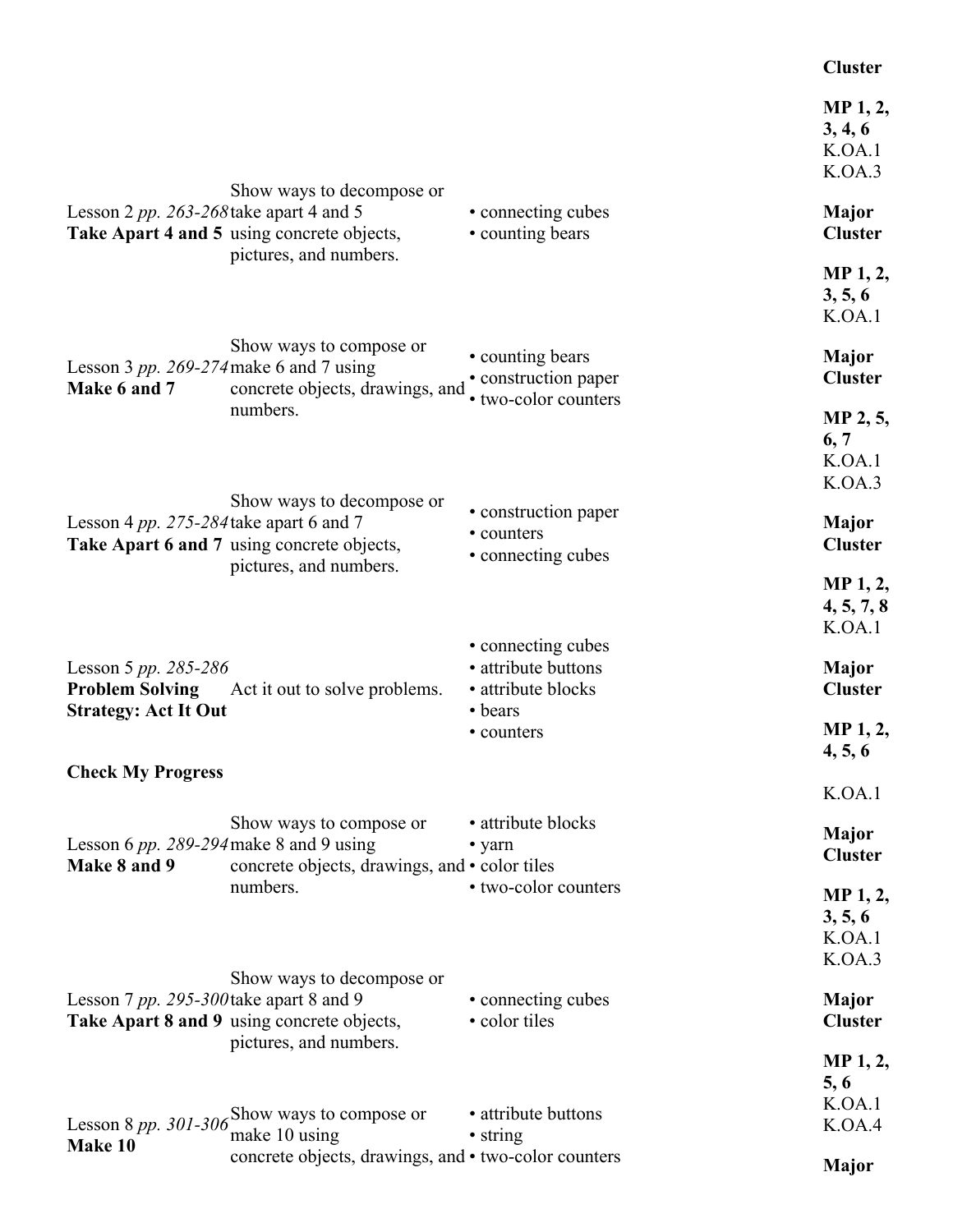|                                                       | numbers.                                             |                                  | <b>Cluster</b>                          |
|-------------------------------------------------------|------------------------------------------------------|----------------------------------|-----------------------------------------|
|                                                       |                                                      |                                  | MP 1, 3,<br>4, 5, 7<br>K.OA.1<br>K.OA.3 |
| Lesson 9 pp. $307-312$ take apart 10<br>Take Apart 10 | Show ways to decompose or<br>using concrete objects, | • connecting cubes<br>• counters | Major<br><b>Cluster</b>                 |
|                                                       | pictures, and numbers.                               |                                  | MP 2, 3,<br>5, 6, 7, 8                  |

## **Integration of Career Readiness, Life Literacies and Key Skills**

| <b>TECH.9.4.2.CT</b> | <b>Critical Thinking and Problem-solving</b>                                                 |
|----------------------|----------------------------------------------------------------------------------------------|
| TECH.9.4.2.CT.2      | Identify possible approaches and resources to execute a plan (e.g., 1.2.2.CR1b, 8.2.2.ED.3). |
| WRK.9.2.2.CAP.1      | Make a list of different types of jobs and describe the skills associated with each job.     |
| TECH.9.4.2.CT.3      | Use a variety of types of thinking to solve problems (e.g., inductive, deductive).           |
|                      | Different types of jobs require different knowledge and skills.                              |
| <b>WRK.9.2.2.CAP</b> | Career Awareness and Planning                                                                |

## **Technology and Design Integration**

Utilize programs on the IPad.

Use of Shutterfly Share Site.

Smartboard lessons and technology

| CS.K-2.8.1.2.NI.4 | Explain why access to devices need to be secured.                                                                                             |
|-------------------|-----------------------------------------------------------------------------------------------------------------------------------------------|
| CS.K-2.8.1.2.NI.3 | Create a password that secures access to a device. Explain why it is important to create<br>unique passwords that are not shared with others. |

## **Interdisciplinary Connections**

| LA.SL.K.1 | Participate in collaborative conversations with diverse partners about kindergarten topics<br>and texts with peers and adults in small and larger groups.                                                                |
|-----------|--------------------------------------------------------------------------------------------------------------------------------------------------------------------------------------------------------------------------|
| LA.SL.K.2 | Confirm understanding of a text read aloud or information presented orally or through<br>other media by asking and answering questions about key details and requesting<br>clarification if something is not understood. |
| LA.SL.K.3 | Ask and answer questions in order to seek help, get information, or clarify something that<br>is not understood.                                                                                                         |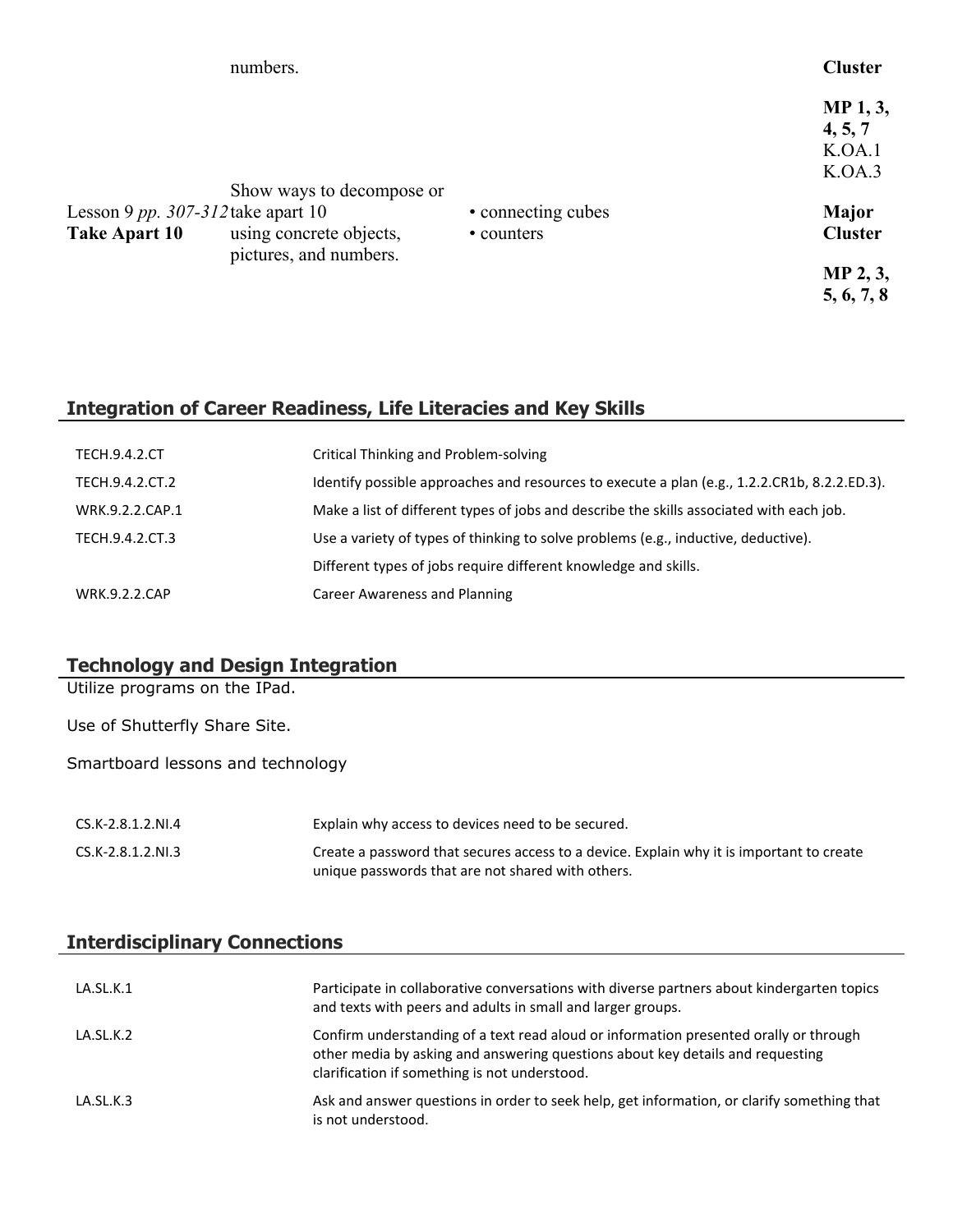## **Differentiation**

Each chapter in My Math teacher manual contains differentiated instruction for Approaching level, On Level and Above level students.

## **Modifications & Accommodations**

I&RS and 504 accommodations will be utilized in addition to the differentiated instruction in the Unit.

#### **Benchmark Assessments**

Check My Progress

#### **Formative Assessments**

Teacher observation

Discussion

**Worksheets** 

# **Summative Assessments**

Assessments for chapters located in My Math Unit.

# **Instructional Materials**

See above

#### **Standards**